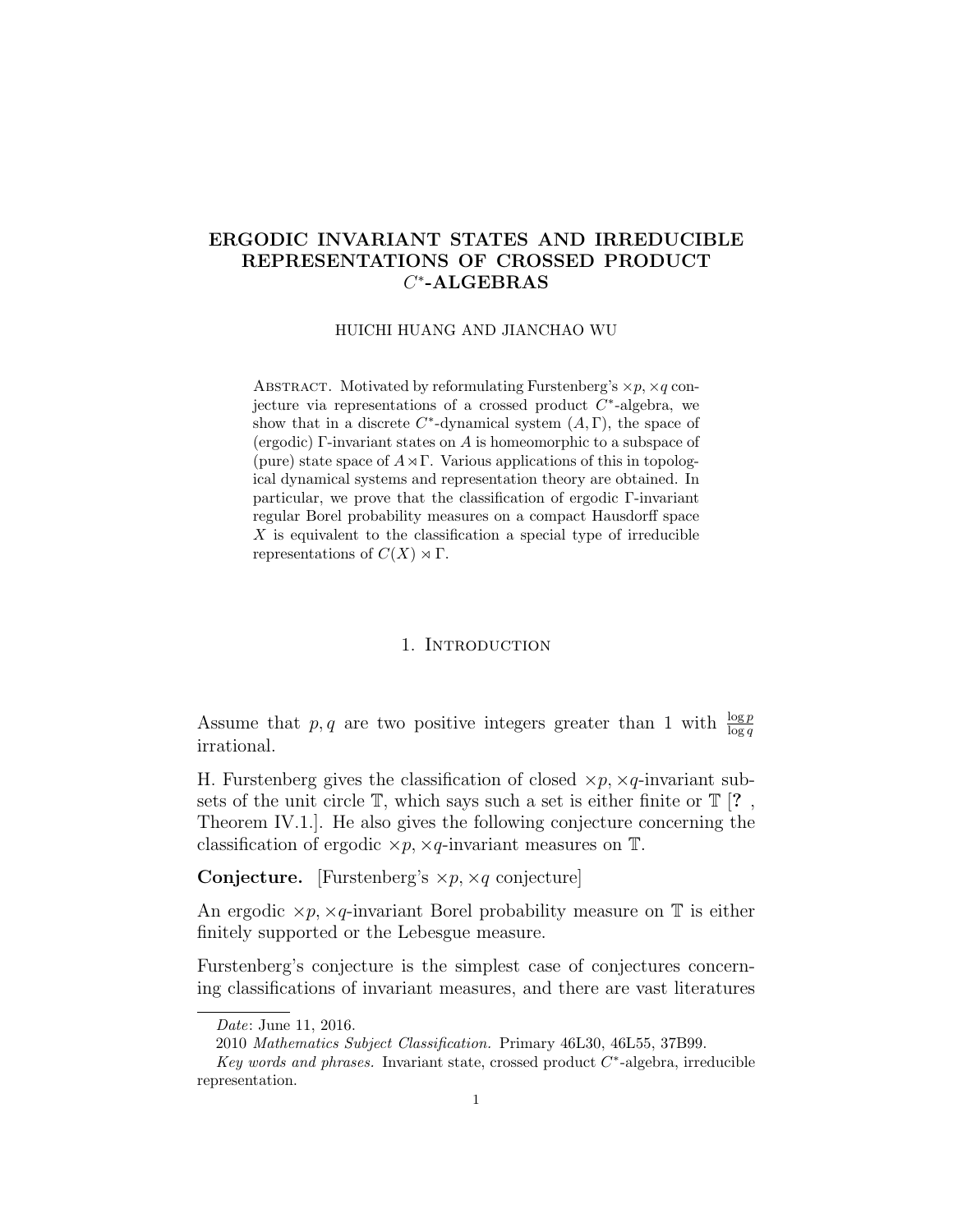about its general versions and their applications in number theory. See [? ] for a survey.

For Furstenberg's conjecture, the best known result is the following theorem, which is proven by D. J. Rudolph under the assumption that  $p, q$  is coprime [?, Theorem 4.9.], later improved by A. S. A. Johnson [?] , Theorem A].

Theorem. [Rudolph-Johnson's Theorem]

If  $\mu$  is an ergodic  $\times p$ ,  $\times q$ -invariant measure on  $\mathbb{T}$ , then either  $h_{\mu}(T_p)$  =  $h_u(T_q) = 0$  or  $\mu$  is the Lebesgue measure.

Here  $h_{\mu}(T_p)$  and  $h_{\mu}(T_q)$  stand for the measure-theoretic entropy of  $\times p$ and  $\times q$  with respect to  $\mu$  respectively. See [?, Chapter 4] for the definition of entropy for measure preserving maps.

For a  $\times p$ ,  $\times q$ -invariant measure on  $\mathbb{T}$ , denote the two isometries on  $L^2(\mathbb{T}, \mu)$  induced by continuous maps  $\times p$ ,  $\times q : \mathbb{T} \to \mathbb{T}$  by  $V_p$ ,  $V_q$ .

By Rudolph-Johnson's Theorem, to classify ergodic  $\times p$ ,  $\times q$ -invariant measures on T, it suffices to classify such ergodic measures with zero entropy for  $T_p$  or  $T_q$ .

J. Cuntz notices that when  $h_{\mu}(T_p) = h_{\mu}(T_q) = 0$ , the operators  $V_p$  and  $V_q$  are two commuting unitary operators on  $L^2(\mathbb{T},\mu)$  [?, Corollary 4.14.3].

For the unitary operator  $M_z: L^2(\mathbb{T}, \mu) \to L^2(\mathbb{T}, \mu)$  given by  $M_z f(z) =$  $zf(z)$  for all  $f \in L^2(\mathbb{T}, \mu)$  and  $z \in \mathbb{T}$ , one have  $V_pM_z = M_z^pV_p$  and  $V_q M_z = M_z^q V_q$ . So a  $\times p$ ,  $\times q$  invariant measure  $\mu$  with zero entropy gives rise to a representation  $\pi_{\mu}$  of the universal unital C<sup>\*</sup>-algebra  $C^*(s,t,z)$ generated by three unitaries  $s, t$  and  $z$  with relations

 $st = ts, \quad sz = z^p s, \quad tz = z^q t$ 

in the following way:

$$
\pi_{\mu}(s) = V_p, \quad \pi_{\mu}(t) = V_q, \quad \pi_{\mu}(z) = M_z.
$$

With the above observation, Cuntz suggests that one can consider ergodic  $\times p$ ,  $\times q$ -invariant measures on T via representations of  $C^*(s,t,z) \cong$  $C^*(\mathbb{Z}[\frac{1}{n}]$  $\frac{1}{pq}$ )  $\rtimes \mathbb{Z}^2$ , where the two generators of  $\mathbb{Z}^2$  acts on  $C^*(\mathbb{Z}[\frac{1}{pq}])$  $\frac{1}{pq}$ ) by automorphisms induced by  $\times p$ ,  $\times q$  maps on  $\left[\frac{1}{pq}\right]$ , and the isomorphism  $\Phi: C^*(s,t,z) \to C^*(\mathbb{Z}[\frac{1}{m}$  $\frac{1}{pq}$ )  $\rtimes \mathbb{Z}^2$  is given by  $\Phi(s) = a, \Phi(t) = b$  and  $\Phi(z) = 1$ . Here  $a = (1,0)$  and  $b = (0,1)$  are in  $\mathbb{Z}^2$  and 1 is in  $\mathbb{Z}[\frac{1}{n}]$  $\frac{1}{pq} ]$   $[ ?$ ].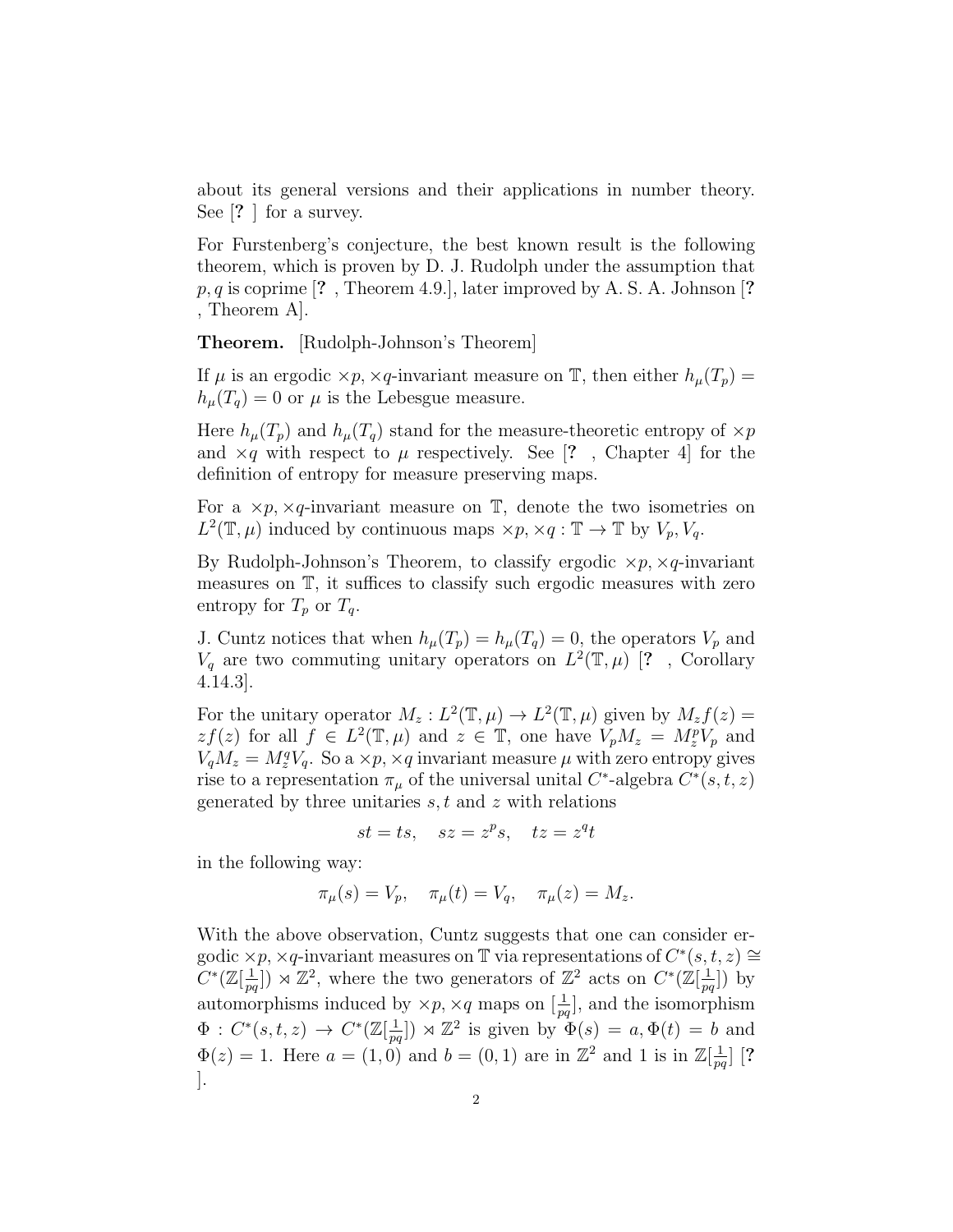Motivated by Cuntz's observation, firstly one have to answer the following question:

what kind of representation of  $C^*(\mathbb{Z})\frac{1}{n}$  $\frac{1}{pq}$ )  $\rtimes \mathbb{Z}^2$  is induced by a  $\times p$ ,  $\times q$ invariant measure on T?

Denote the dual of  $\mathbb{Z}[\frac{1}{n}]$  $\frac{1}{pq}$  by  $S_{pq}$ , the pq-solenoid [?, A.1]. The  $\times p$ ,  $\times q$ isomorphisms on  $\mathbb{Z}[\frac{1}{n}]$  $\frac{1}{pq}$  give rise to  $\times p$ ,  $\times q$  isomorphisms on  $S_{pq}$ .

We answer the above question in the following way.

Firstly the space of ergodic  $\times p$ ,  $\times q$ -invariant measures on T is homeomorphic to the space of ergodic  $\times p$ ,  $\times q$ -invariant measures on  $S_{pq}$ , hence the classification of ergodic  $\times p$ ,  $\times q$ -invariant measures on  $\mathbb T$  amounts to classification of ergodic  $\times p$ ,  $\times q$ -invariant measures on  $S_{pq}$ . Secondly ergodic  $\times p$ ,  $\times q$ -invariant measures on  $S_{pq}$  1-1 corresponds to irreducible representations of  $C^*(\mathbb{Z}[\frac{1}{n}]$  $\frac{1}{pq}$ )  $\rtimes \mathbb{Z}^2$  whose restriction to  $\mathbb{Z}^2$  contains the trivial representation.

Moreover in a more general context, we prove the following which briefly shows how the problem of invariant states relates to crossed product  $C^*$ -algebras.

Assume that a discrete group  $\Gamma$  acts on a unital  $C^*$ -algebra A as automorphisms. Denote this action by  $\alpha$ , which is, a group homomorphism from  $\Gamma$  to the automorphism group  $Aut(A)$  of A.

A state  $\varphi$  on A is Γ-invariant if  $\varphi(\alpha_s(a)) = \varphi(a)$  for all s in Γ and a in A. An extreme point of the set of  $\Gamma$ -invariant states on  $A^{-1}$  $A^{-1}$  $A^{-1}$  are called ergodic.

Denote by  $A \rtimes \Gamma$  the full crossed product of the  $C^*$ -dynamical system  $(A, \Gamma, \alpha).$ 

Theorem ??. The space of (ergodic) Γ-invariant states on A is homeomorphic to the space of (pure) states on  $A \rtimes \Gamma$  whose restriction to  $\Gamma$ is the trivial character.

We give some applications of Theorem ?? to topological dynamical systems and representation theory.

Suppose a discrete group  $\Gamma$  acts on a compact Hausdorff space X as homeomorphisms (this is the same as  $\Gamma$  acting on the unital  $C^*$ -algebra  $C(X)$ , the space of continuous functions on X, by automorphisms). For

<span id="page-2-0"></span><sup>1</sup>This is a closed convex set when equipped with weak-∗ topology, hence when nonempty, the set of extreme points is also nonempty.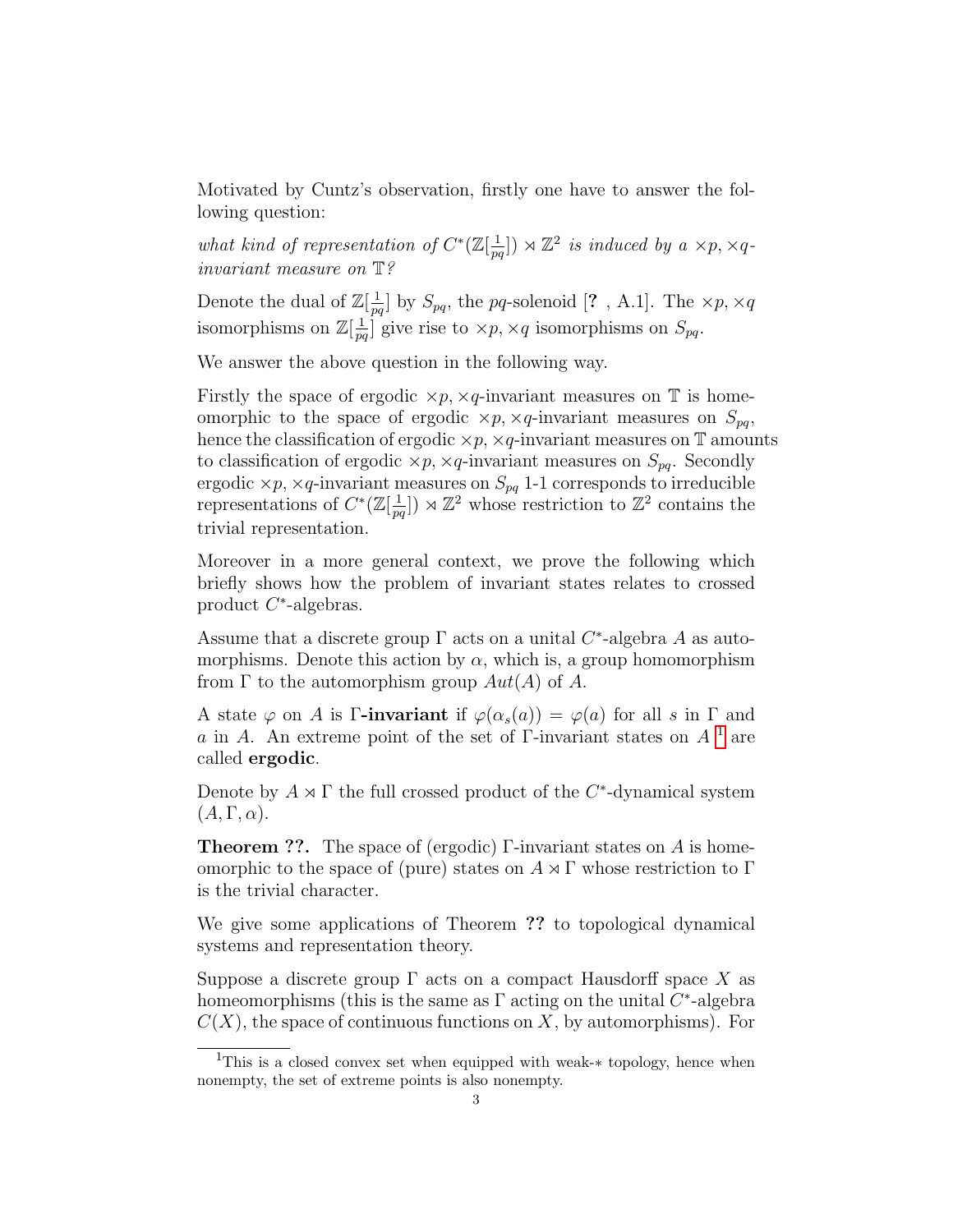a representation  $\pi: C(X) \rtimes \Gamma \to B(H)$ , denote the space of Γ-invariant vectors in H by  $H_{\Gamma}$ .

**Theorem ??.** Every irreducible representation  $\pi$  of  $C(X) \rtimes \Gamma$  on a Hilbert space H satisfies that dim  $H_{\Gamma} \leq 1$ . When dim  $H_{\Gamma} = 1$ , the representation π is uniquely induced by an ergodic  $Γ$ -invariant regular Borel probability measure  $\mu$  on X.

A special case of Theorem ?? is the following.

Corollary ??. Suppose a discrete group  $\Gamma$  acts on a discrete abelian group  $G$  by group automorphisms.

Every irreducible unitary representation  $\pi$  of  $G \rtimes \Gamma$  on a Hilbert space H satisfies that dim  $H_{\Gamma} \leq 1$ .

When dim  $H_{\Gamma} = 1$ , the representation  $\pi$  is uniquely induced by an ergodic Γ-invariant regular Borel probability measure  $\mu$  on the Pontryagin dual  $\widehat{G}$  of G.

The paper is organized as follows.

In the preliminary section, we recall some background of crossed product  $C^*$ -algebras. The proof of Theorem ?? is given in section 3.2. At the end of this section, we include two immediate applications of Theorem ??, namely, Proposition ?? and Proposition ??, to  $C^*$ -dynamical systems. In section 3.3, we show Theorem ?? and Theorem ??. In the last section we prove Theorem ?? which enables us to reformulate Furstenberg's  $\times p$ ,  $\times q$  problem in terms of representation theory of the semidirect product group  $\mathbb{Z}[\frac{1}{n}]$  $\frac{1}{pq}]\rtimes\mathbb{Z}^2.$ 

## Acknowledgements

This paper was finished during the period that both of us are supported by ERC Advanced Grant No. 267079. We are grateful to Joachim Cuntz for sharing his insight for Furstenberg's problem with us. We benefits a lot from various discussions with him. H. Huang would thank Xin Li for his suggestion to consider invariant measures in more general settings. He also thanks Hanfeng Li for his detailed comments. Thanks are also due to Kang Li for his pointing out the reference [? ] to us which helps to prove Proposition ??. We also thank Sven Raum for his valuable comments which lead to much briefer proofs of Lemma ?? and Proposition ??. We also thank an anonymous referee for helpful comments.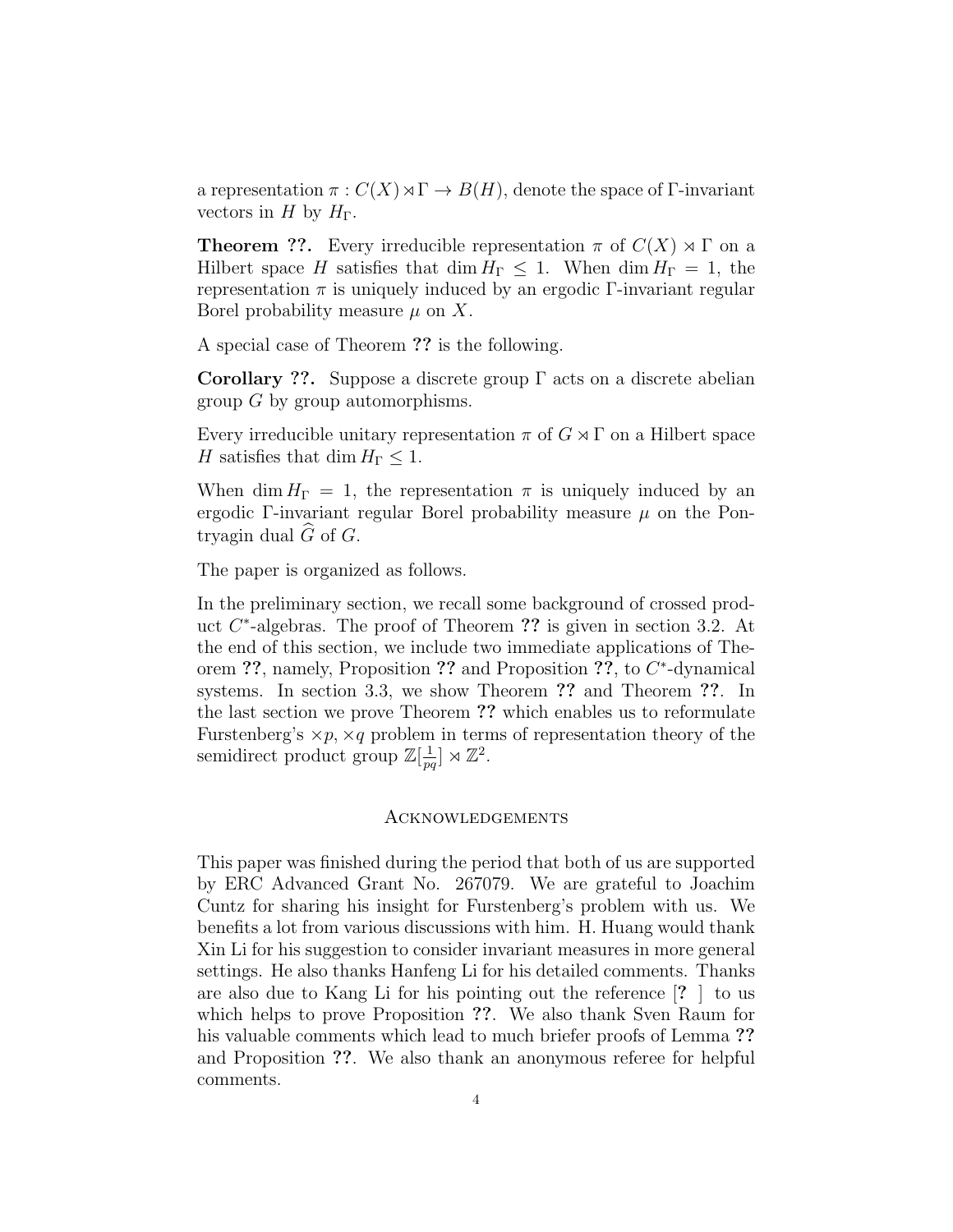The paper was finished when we were postdoctoral fellows supported by ERC Advanced Grant No. 267079.

## 2. Preliminary

In this section, we list some background for  $C^*$ -dynamical systems.

Within this article  $\Gamma$  stands for a discrete group and A stands for a unital  $C^*$ -algebra whose state space and pure state space are denoted by  $S(A)$  and  $P(A)$  respectively.

Denote the GNS representation of A with respect to a  $\varphi \in S(A)$  by  $\pi_{\varphi}: A \to B(L^2(A, \varphi))$  where  $L^2(A, \varphi)$  stands for the Hilbert space corresponding to  $\pi_{\varphi}$ . Let  $I_{\varphi} = \{a \in A | \varphi(a^*a) = 0\}$ . Denote  $a + I_{\varphi}$  by  $\hat{a}$  for all  $a \in A$ .

**Definition 2.1.** An action of  $\Gamma$  on A as automorphisms is a group homomorphism  $\alpha : \Gamma \to Aut(A)$ , where  $Aut(A)$  stands for the set of  $*$ -isomorphisms from A to A (this is a group under composition). We call  $(A, \Gamma, \alpha)$  a dynamical system.

A Γ-invariant state is a state  $\varphi$  on A such that  $\varphi(\alpha_s(a)) = \varphi(a)$  for all  $s \in \Gamma$  and  $a \in A$  [? ]. Denote the set of Γ-invariant states on A by  $S_{\Gamma}(A)$ . It is clear that  $S_{\Gamma}(A)$  is a convex closed set under weak-\* topology. If  $S_{\Gamma}(A)$  is nonempty, then it contains at least one extreme point. We call an extreme point of  $S_{\Gamma}(A)$  an ergodic Γ-invariant state on A. The set of ergodic Γ-invariant states on A is denoted by  $E_{\Gamma}(A)$ .

A representation of a  $C^*$ -algebra B on a Hilbert space H is a  $*$ homomorphism  $\pi : B \to B(H)$  and it is called irreducible if the commutant  $C(\pi(B))$  consisting of elements in  $B(H)$  commuting with every element in  $\pi(B)$  are scalar multiples of identity operator.

A covariant representation  $(\pi, U, H)$  of a dynamical system  $(A, \Gamma, \alpha)$ consists of a representation  $\pi$  of A and a unitary representation U of  $\Gamma$ on a Hilbert space  $H$  such that

$$
\pi(\alpha_s(a)) = \mathbf{U}_s \pi(a) \mathbf{U}_s^*
$$

for all  $a \in A$  and  $s \in \Gamma$ .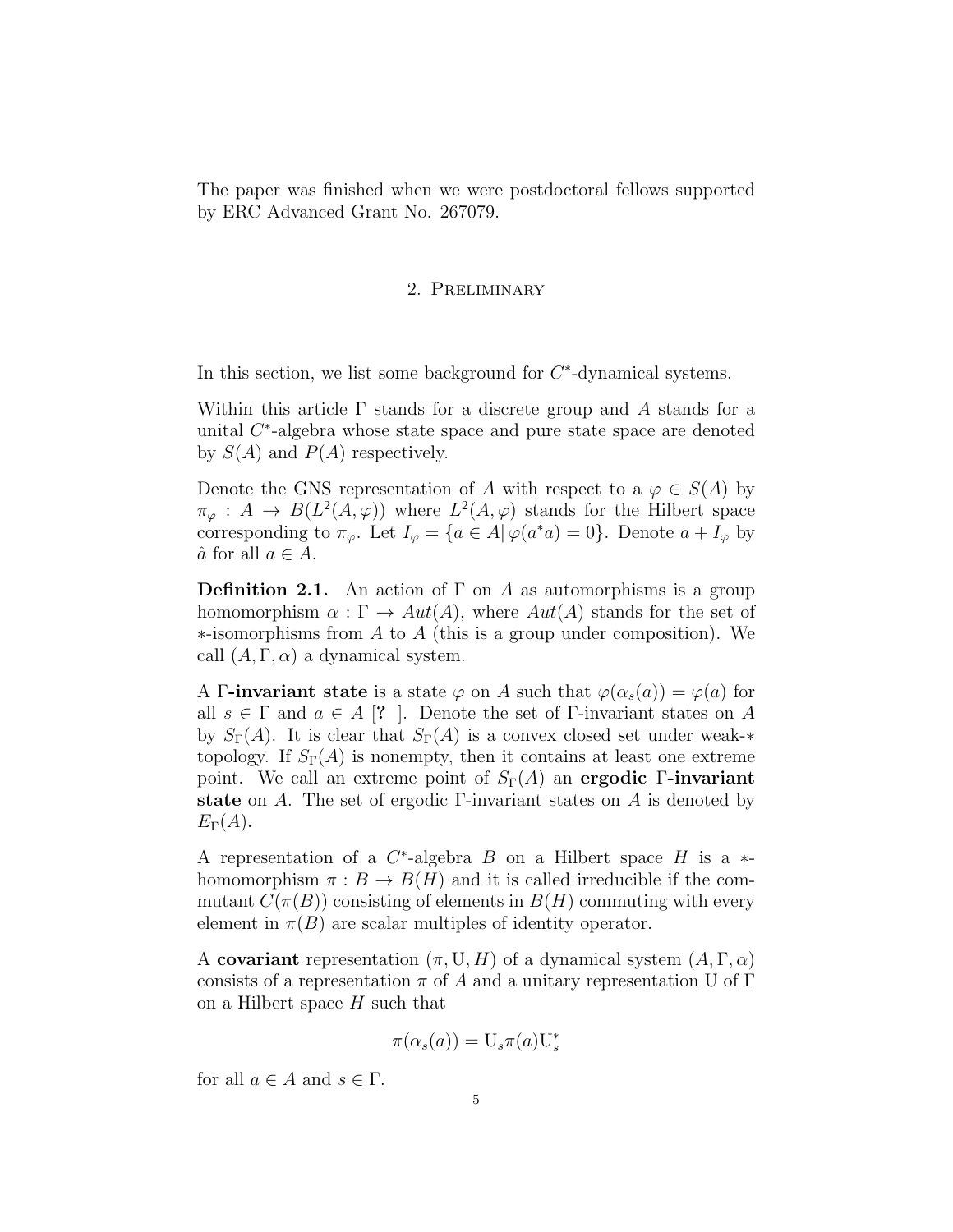Let  $C_c(\Gamma, A)$  be the space of finitely supported A-valued functions on Γ. For  $f, g \in C_c(\Gamma, A)$ , the product  $f * g$  is given by

$$
f * g(t) = \sum_{s_1 s_2 = t} f(s_1) \alpha_{s_1}(g(s_2))
$$

and  $f^*$  is given by

$$
f^*(t) = \alpha_t(f(t^{-1})^*)
$$

for every  $t \in \Gamma$ . Then  $C_c(\Gamma, A)$  is a  $\ast$ -algebra. Given a covariant representation  $(\pi, U, H)$  of a dynamical system  $(A, \Gamma, \alpha)$ , one can construct a representation of  $C_c(\Gamma, A)$  on H.

**Definition 2.2.** For a dynamical system  $(A, \Gamma, \alpha)$ , the **crossed prod**uct C<sup>\*</sup>-algebra  $A \rtimes \Gamma$  is the completion of  $C_c(\Gamma, A)$  under the norm  $||f|| = \sup ||\tilde{\pi}(f)||$  for  $f \in C_c(\Gamma, A)$  where the supreme is taken over all representations of  $C_c(\Gamma, A)$ . Denote by  $u_s$  the unitary in  $A \rtimes \Gamma$ corresponding to an  $s \in \Gamma$ .

There is a one-one correspondence between representations of  $A \rtimes \Gamma$ and covariant representations of  $(A, \Gamma, \alpha)$ .

We refer readers to [? , Chapter VIII] for more about discrete crossed products.

## 3. Main results

## 3.1. Covariant representations of  $(A, \Gamma, \alpha)$  induced by invariant states.

If  $\varphi \in S_{\Gamma}(A)$ , then there is a unitary representation (the Koopman representation)  $U_{\varphi}$  of  $\Gamma$  on  $L^2(A, \varphi)$  given by

$$
\mathcal{U}_\varphi(s)(\hat{a}) = \widehat{\alpha_s(a)}
$$

for all  $s \in \Gamma$  and  $a \in A$  [? ? ? ]. We give details below for completeness.

The representation  $U_{\varphi}$  is well-defined since

(1) For every  $a \in I_{\varphi}$ , we have

$$
\varphi(\alpha_s(a)^*\alpha_s(a)) = \varphi(\alpha_s(a^*a)) = \varphi(a^*a) = 0
$$

for all  $s \in \Gamma$ .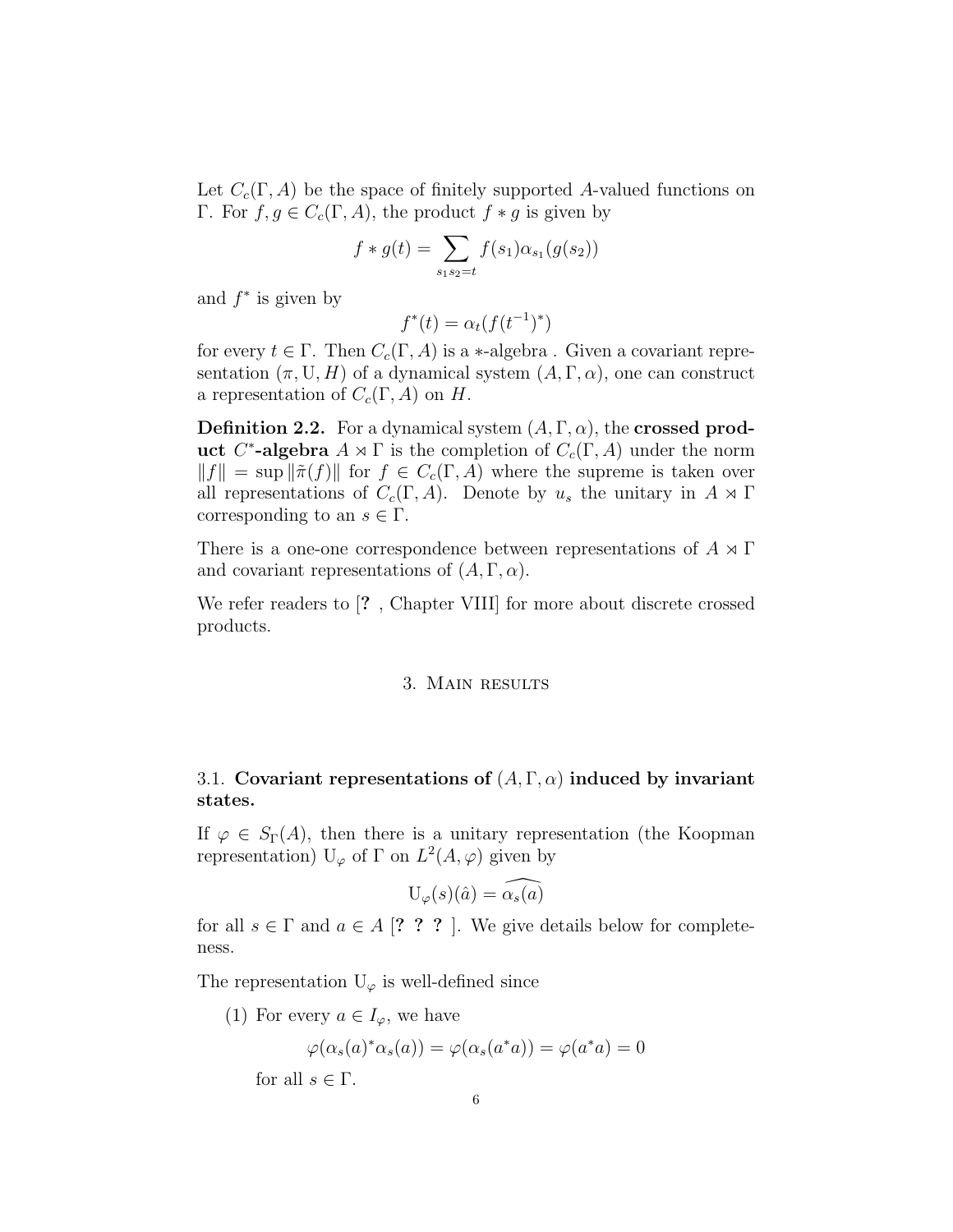(2) For every  $s \in \Gamma$ , the map  $U_{\varphi}(s)$  is surjective since its image is dense in  $L^2(A,\varphi)$ , and  $U_{\varphi}(s)$  is an isometry since for all  $a \in A$ ,

$$
\langle \widehat{\alpha_s(a)}, \widehat{\alpha_s(a)} \rangle = \varphi(\alpha_s(a)^* \alpha_s(a)) = \varphi(\alpha_s(a^*a)) = \varphi(a^*a) = \langle \hat{a}, \hat{a} \rangle.
$$
  
So  $U_{\varphi}(s)$  is a unitary.

(3) 
$$
U_{\varphi}(st)(\hat{a}) = \widehat{\alpha_{st}(a)} = U_s(U_t(\hat{a}))
$$
 for all  $s, t \in \Gamma$  and  $a \in A$ .

Hence  $U_{\varphi}$  is a unitary representation of  $\Gamma$  on  $L^2(A, \varphi)$ .

Furthermore we have the following.

**Lemma 3.1.** Given a Γ-invariant state  $\varphi$  on A, the triple  $(\pi_{\varphi}, \mathbf{U}_{\varphi}, L^2(A, \varphi))$ gives a covariant representation of  $(A, \Gamma, \alpha)$ . So there is a representation of  $A \rtimes \Gamma$  on  $L^2(A, \varphi)$ , which we denote by  $\rho_{\varphi}$ , given by

$$
\rho_{\varphi}(\sum_{s \in \Gamma} a_s u_s) = \sum_{s \in \Gamma} \pi_{\varphi}(a_s) \mathcal{U}_{\varphi}(s)
$$

for any  $\sum_{s \in \Gamma} a_s u_s \in C_c(\Gamma, A)$ .

*Proof.* For all  $a, b \in A$  and  $s \in \Gamma$ , we have

$$
U_{\varphi}(s)(\pi_{\varphi}(a))U_{\varphi}(s^{-1})(\hat{b}) = U_{\varphi}(s)(\pi_{\varphi}(a))((\alpha_{s^{-1}}(b))^{\wedge})
$$
  
=  $U_{\varphi}(s)((a\alpha_{s^{-1}}(b))^{\wedge}) = \alpha_s((a\alpha_{s^{-1}}(b))^{\wedge}) = (\alpha_s(a)\alpha_{ss^{-1}}(b))^{\wedge}$   
=  $(\alpha_s(a)b)^{\wedge} = \pi_{\varphi}(\alpha_s(a))(\hat{b}).$ 

This completes the proof.

### 3.2. Γ-invariant states on A and states on  $A \rtimes \Gamma$ .

Denote  $\{\varphi \in S(A \rtimes \Gamma) | \varphi(u_s) = 1 \text{ for all } s \in \Gamma \}$  by  $S^1(A \rtimes \Gamma)$  and  $\{\psi \in P(A \rtimes \Gamma) | \psi(u_s) = 1 \text{ for all } s \in \Gamma\}$  by  $P^1(A \rtimes \Gamma)$ .

We have the following.

Theorem 3.2. When equipped with weak-∗ topologies, the restriction maps  $R : S_{\Gamma}(A) \to S^{1}(A \rtimes \Gamma)$  and  $R : E_{\Gamma}(A) \to P^{1}(A \rtimes \Gamma)$  are homoemorphisms.

To prove this theorem, we first prove the following lemma which says that for every  $\varphi$  in  $S^1(A \rtimes \Gamma)$ , the restriction  $\varphi|_A$  belongs to  $S_{\Gamma}(A)$ .

**Lemma 3.3.** For any state  $\varphi$  on  $A \rtimes \Gamma$  such that  $\varphi(u_s) = 1$  for every  $s \in \Gamma$ , we have  $\varphi(u_s a u_t) = \varphi(a)$  for all  $a \in A$  and  $s, t \in \Gamma$ . Consequently the restriction  $\varphi|_A$  is a Γ-invariant state on A.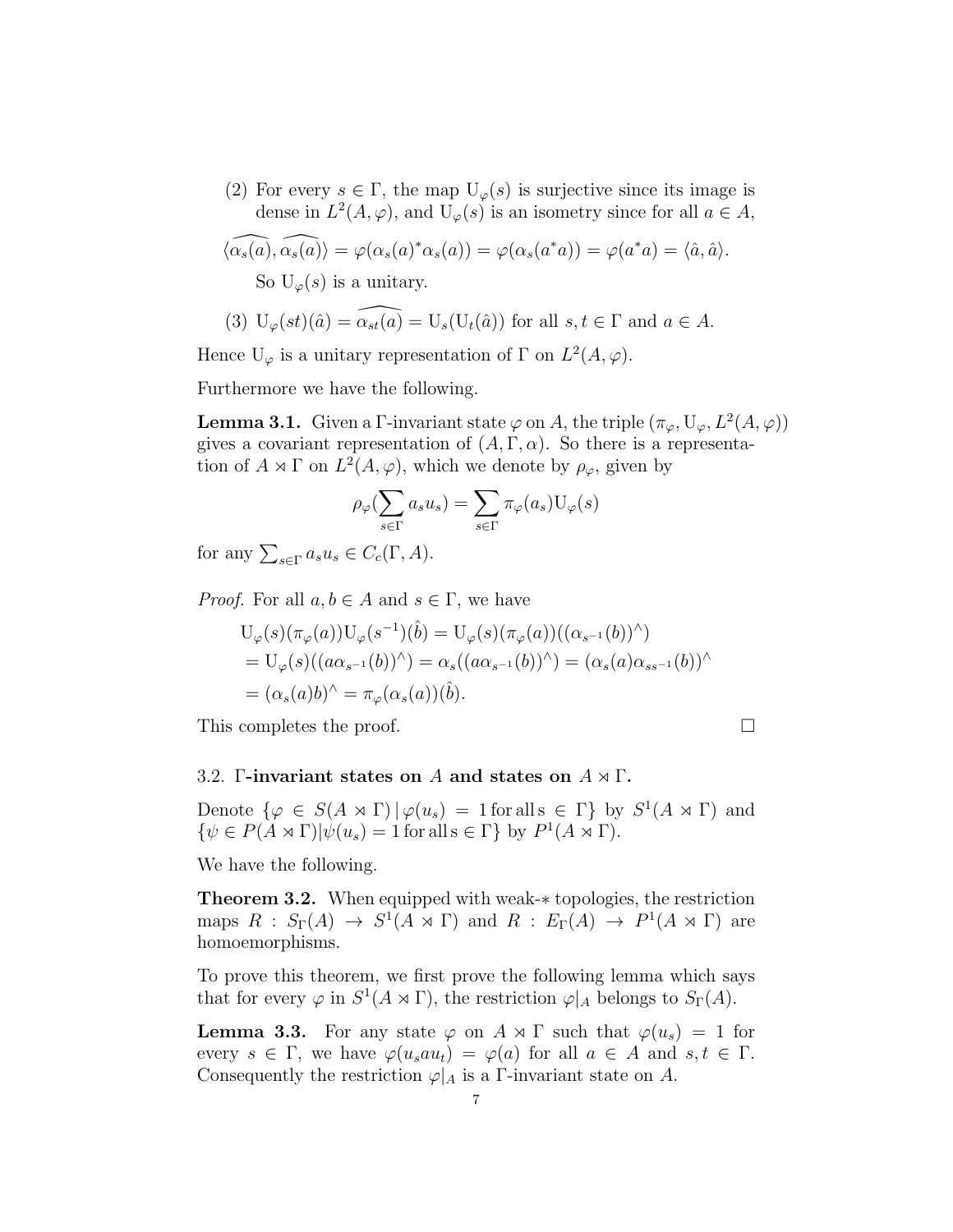*Proof.* The proof follows from [?, Proposition 1.5.7.] since by assumption every  $u_s$  is contained in the multiplicative domain of  $\varphi$ .

For convenience of readers, we give a direct proof which is also based on Cauchy-Schwarz inequality like [? , Proposition 1.5.7.].

For all  $a \in A$  and  $s, t \in \Gamma$ , we have

$$
|\varphi(u_s au_t) - \varphi(a)| \le |\varphi(u_s au_t) - \varphi(au_t)| + |\varphi(au_t) - \varphi(a)|
$$
  
=  $|\varphi((u_s - 1)au_t)| + |\varphi(a(u_t - 1))|$   
=  $|\langle au_t, (u_s - 1)^* \rangle_{L^2(A \rtimes \Gamma, \varphi)}| + |\langle u_t - 1, a^* \rangle_{L^2(A \rtimes \Gamma, \varphi)}|$   
(Cauchy-Schwarz Inequality)  
 $\le [\varphi((u_t)^* a^* au_t)]^{\frac{1}{2}} [\varphi((u_s - 1)(u_s - 1)^*)]^{\frac{1}{2}} + [\varphi((u_t - 1)^*(u_t - 1))]^{\frac{1}{2}} [\varphi(aa^*)]^{\frac{1}{2}}$   
 $(\varphi(u_t) = 1$  implies that  $\varphi((u_t - 1)(u_t - 1)^*) = 0$  and  $\varphi((u_t - 1)^*(u_t - 1)) = 0$ .)  
= 0.

 $\Box$ 

It follows from Lemma ?? that for a Γ-invariant state  $\varphi$ , there is a representation  $\rho_{\varphi}$  of  $A \rtimes \Gamma$  on  $L^2(A, \varphi)$  given by

$$
\rho_{\varphi}(\sum_{s \in \Gamma} a_s u_s) = \sum_{s \in \Gamma} \pi_{\varphi}(a_s) \mathcal{U}_{\varphi}(s)
$$

for every  $\sum_{s\in\Gamma} a_s u_s \in C_c(\Gamma, A)$ .

Proof. [Proof of Theorem ??.]

By Lemma ??, the restriction map  $R: S^1(A \rtimes \Gamma) \to S_{\Gamma}(A)$  given by  $R(\varphi) = \varphi|_A$  for every  $\varphi \in S^1(A \rtimes \Gamma)$ , is well-defined. Since A is a  $C^*$ subalgebra of  $A \rtimes \Gamma$ , the map R is continuous under weak- $*$  topology.

If  $R(\varphi_1) = R(\varphi_2)$  for  $\varphi_1, \varphi_2 \in S^1(A \rtimes \Gamma)$ , then  $\varphi_1(a) = \varphi_2(a)$  for all  $a \in A$ . By Lemma ??,

$$
\varphi_1(au_s) = \varphi_2(au_s),
$$

for all  $a \in A$  and  $s \in \Gamma$ . Since every element in  $C_c(\Gamma, A)$  is a linear combination of  $au_s$  and  $C_c(\Gamma, A)$  is a dense subspace of  $A \rtimes \Gamma$ . Hence  $\varphi_1 = \varphi_2$  and R is injective.

Moreover given a  $\varphi \in S_{\Gamma}(A)$ . By Lemma ??,  $\varphi$  gives a representation  $\rho_{\varphi}$  of  $A \rtimes \Gamma$  on  $L^2(A, \varphi)$ . Let  $\tilde{\varphi}$  be the state of  $A \rtimes \Gamma$  given by  $\tilde{(\varphi)}(b) =$  $\langle \rho_{\varphi}(b)(1), 1 \rangle$  for all  $b \in A \rtimes \Gamma$ . By the definition of  $\rho_{\varphi}$ , we see that  $\tilde{\varphi} \in S^1(A \rtimes \Gamma)$  and  $\tilde{\varphi}|_A = \varphi$ . This shows the surjectivity of R.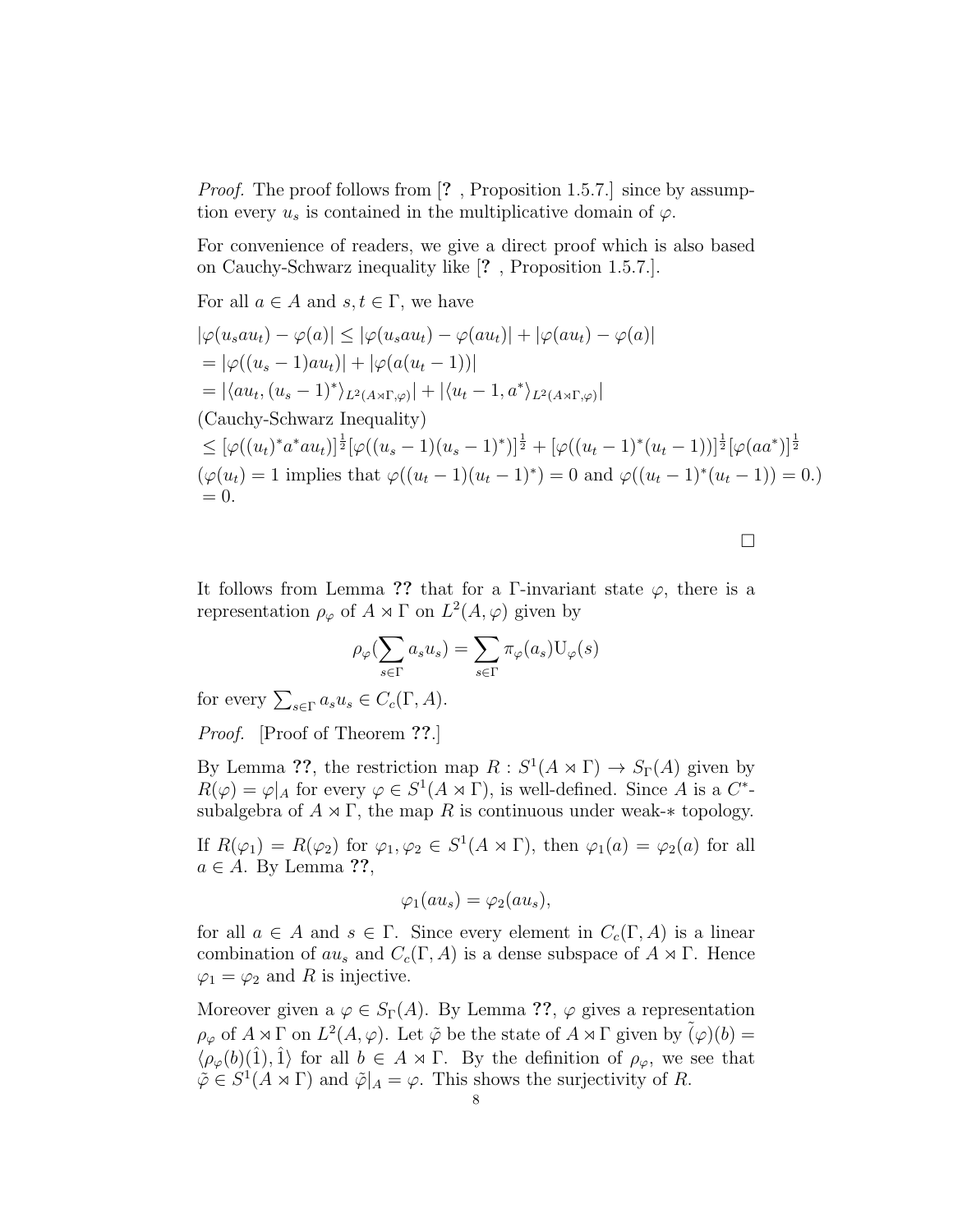Above all  $R$  is a bijective continuous map between two compact Hausdorff spaces  $S^1(A \times \Gamma)$  and  $S_{\Gamma}(A)$ . Therefore R is a homeomorphism.

Note that R is an affine map between two convex spaces  $S^1(A \rtimes \Gamma)$  and  $S_{\Gamma}(A)$ , so the set of extreme points of  $S^1(A \rtimes \Gamma)$  is homeomorphic to  $E_{\Gamma}(A)$ .

Suppose that  $\varphi$  is an extreme point of  $S^1(A \rtimes \Gamma)$  and  $\varphi = \lambda \varphi_1 + (1 - \lambda) \varphi_2$ for two states  $\varphi_1, \varphi_2$  on  $A \rtimes \Gamma$  and some  $0 < \lambda < 1$ . Then  $1 =$  $\varphi(u_s) = \lambda \varphi_1(u_s) + (1 - \lambda) \varphi_2(u_s)$  for every  $s \in \Gamma$ . It follows that  $\varphi_1(u_s) = \varphi_2(u_s) = 1$ , that is,  $\varphi_1, \varphi_2 \in S^1(A \rtimes \Gamma)$ . Hence  $\varphi = \varphi_1 = \varphi_2$ and  $\varphi$  is a pure state.

For a character  $\xi$  on  $\Gamma$  (a group homomorphism from  $\Gamma$  to  $\mathbb T$ ), denote  $\{\varphi \in S(A \rtimes \Gamma) | \varphi(u_s) = \tilde{\xi}(s) \text{ for all } s \in \Gamma \}$  by  $S^{\xi}(A \rtimes \Gamma)$  and  $\{\varphi \in \tilde{\xi}(A) \text{ and } s \in \Gamma \}$  $P(A \rtimes \Gamma)|\varphi(u_s) = \xi(s)$  for all  $s \in \Gamma\}$  by  $P^{\xi}(A \rtimes \Gamma)$ .

For a representation of  $A \rtimes \Gamma$  on a Hilbert space H, define  $H_{\xi} = \{x \in$  $H|\pi(u_s)(x) = \xi(s)x$  for all  $s \in \Gamma$ .

We have the following improvement of Theorem ??.

Corollary 3.4. Let  $\xi$  be a character on Γ. When equipped with weak-\* topologies,  $S_{\Gamma}(A) \cong S^{\xi}(A \rtimes \Gamma)$  and  $E_{\Gamma}(A) \cong P^{\xi}(A \rtimes \Gamma)$ .

*Proof.* By Theorem ??,  $S_{\Gamma}(A) \cong S^1(A \rtimes \Gamma)$ . Note that  $S^1(A \rtimes \Gamma) \cong$  $S^{\xi}(\mathring{A} \rtimes \Gamma)$  ( $P^1(A \rtimes \Gamma) \cong P^{\xi}(A \rtimes \Gamma)$  follows) and the homeomorphism is induced by the isomorphism  $\Lambda : A \rtimes \Gamma \to A \rtimes \Gamma$  given by  $\Lambda(\sum_{s\in\Gamma}a_s u_s)=\sum_{s\in\Gamma}\xi(s)a_s u_s$  for all  $\sum_{s\in\Gamma}a_s u_s\in C_c(\Gamma,A).$ 

For a representation  $\pi : A \rtimes \Gamma \to B(H)$ , denote  $\{x \in H | \pi(u_s)(x) =$ x for all  $s \in \Gamma$  by  $H_{\Gamma}$ .

**Proposition 3.5.** For a  $C^*$ -dynamical system  $(A, \Gamma, \alpha)$ , the following are equivalent.

- (1) The set  $S_{\Gamma}(A)$  is nonempty.
- (2) The canonical homomorphism  $C^*(\Gamma) \to A \rtimes \Gamma$  is an embedding.
- (3) There exists a representation  $\pi : A \rtimes \Gamma \to B(H)$  such that  $H_{\Gamma} \neq 0$ , or equivalently, there exists a covariant representation  $(\pi, U, H)$  of  $(A, \Gamma, \alpha)$  such that U contains the trivial representation of Γ.

*Proof.*  $(1) \implies (2)$ .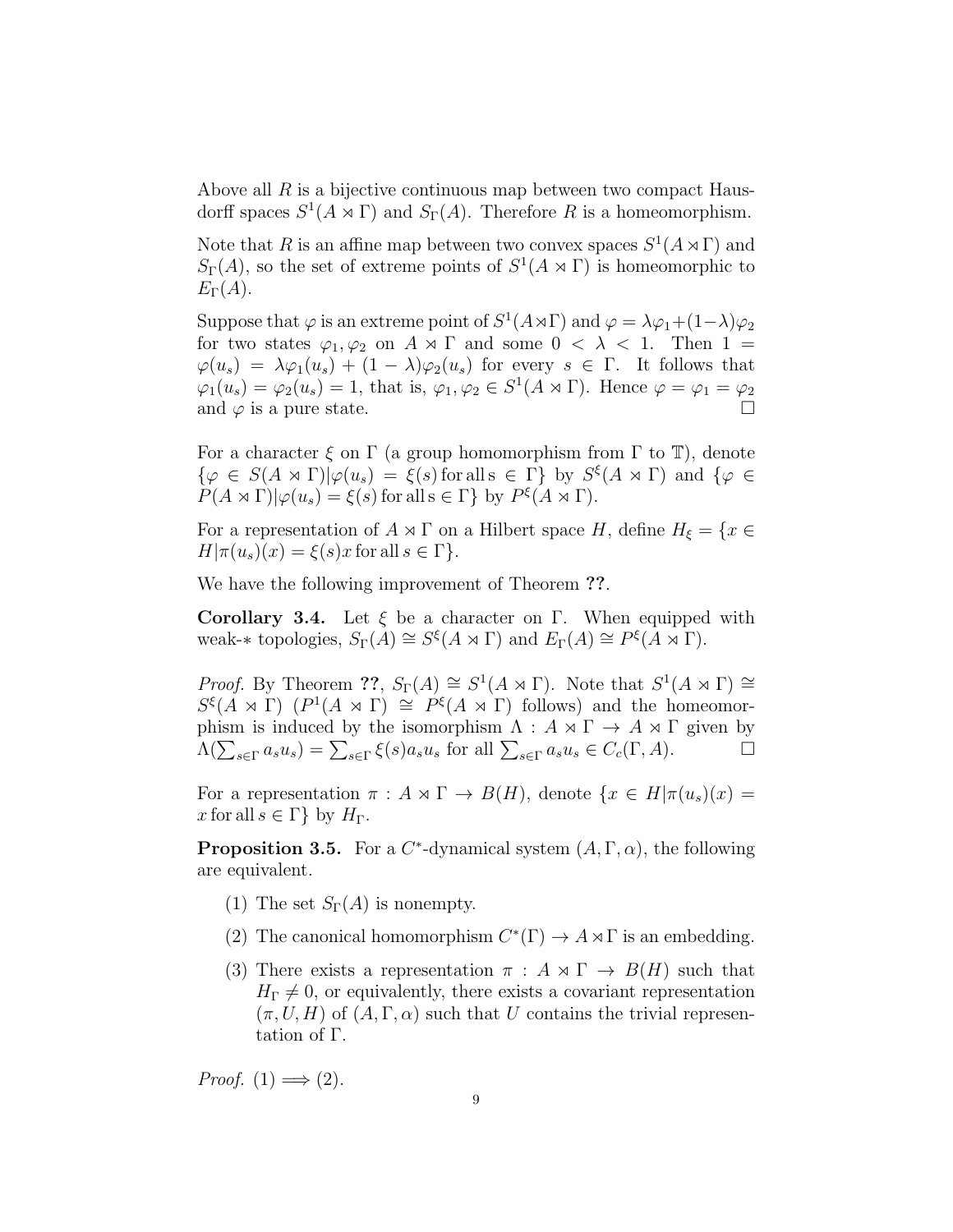Take a  $\varphi \in S_{\Gamma}(A)$ . Let  $\Gamma$  act on  $\mathbb C$  trivially. By the invariance, the map  $\varphi: A \to \mathbb{C}$  is a  $\Gamma$ -equivariant contractive completely positive map. By [? , Exercise 4.1.4], there exists a contractive completely positive map  $\tilde{\varphi}: A \rtimes \Gamma \to C^*(\Gamma)$  such that  $\tilde{\varphi}(\sum_{s \in \Gamma} a_s u_s) = \sum_{s \in \Gamma} \varphi(a_s) u_s$ . Immediately one can check that the composition of maps

$$
C^*(\Gamma) \to A \rtimes \Gamma \underset{\tilde{\varphi}}{\to} C^*(\Gamma)
$$

is the identity map. Hence the canonical homomorphism  $C^*(\Gamma) \rightarrow$  $A \rtimes \Gamma$  is an embedding.

 $(2) \Longrightarrow (1).$ 

By Theorem ??, it suffices to show  $S^1(A \rtimes \Gamma)$  is nonempty.

Let  $\pi_0 : \Gamma \to \mathbb{C}$  be the trivial unitary representation of  $\Gamma$  on  $\mathbb{C}$ . Then  $\pi_0$  is a state on  $C^*(\Gamma)$  such that  $\pi_0(u_s) = 1$  for every  $s \in \Gamma$ . Note that  $C^*(\Gamma)$  is a Banach subspace of  $A \rtimes \Gamma$ . By the Hahn-Banach Theorem, one can extend  $\pi_0$  to a bounded linear functional  $\varphi$  on  $A \rtimes \Gamma$  without changing its norm [?, Corollary 6.5]. Hence  $\|\varphi\| = \|\pi_0\| = 1 = \pi_0(1)$  $\varphi(1)$ . So  $\varphi$  is a state on  $A \rtimes \Gamma$  [?, Theorem 4.3.2], and satisfies that  $\varphi(u_s) = 1$  for all  $s \in \Gamma$ .

 $(1) \Longrightarrow (3).$ 

This is guaranteed by Lemma ??.

 $(3) \Longrightarrow (1).$ 

Take a unit vector x in  $H_{\Gamma}$  and define a state  $\varphi$  on  $A \rtimes \Gamma$  by  $\varphi(b) =$  $\langle \pi(b)x, x \rangle$  for all  $b \in A \rtimes \Gamma$ . It follows that  $\varphi \in S^1(A \rtimes \Gamma)$ .

Remark 3.6. The equivalence of (1) and (2) may be well-known. When A is commutative and  $\Gamma$  is locally compact, this is mentioned in [? , Remark 7.5]. To the best of our knowledge, it does not appear elsewhere in the literature.

Notice that  $U_{\varphi}$  gives rise to an action of  $\Gamma$  on  $B(L^2(A, \varphi))$ , also denoted by  $\alpha$  for convenience, defined by

$$
\alpha_s(T) = U_{\varphi}(s) T U_{\varphi}(s^{-1})
$$

for every  $T \in B(L^2(A, \varphi))$  and  $s \in \Gamma$ .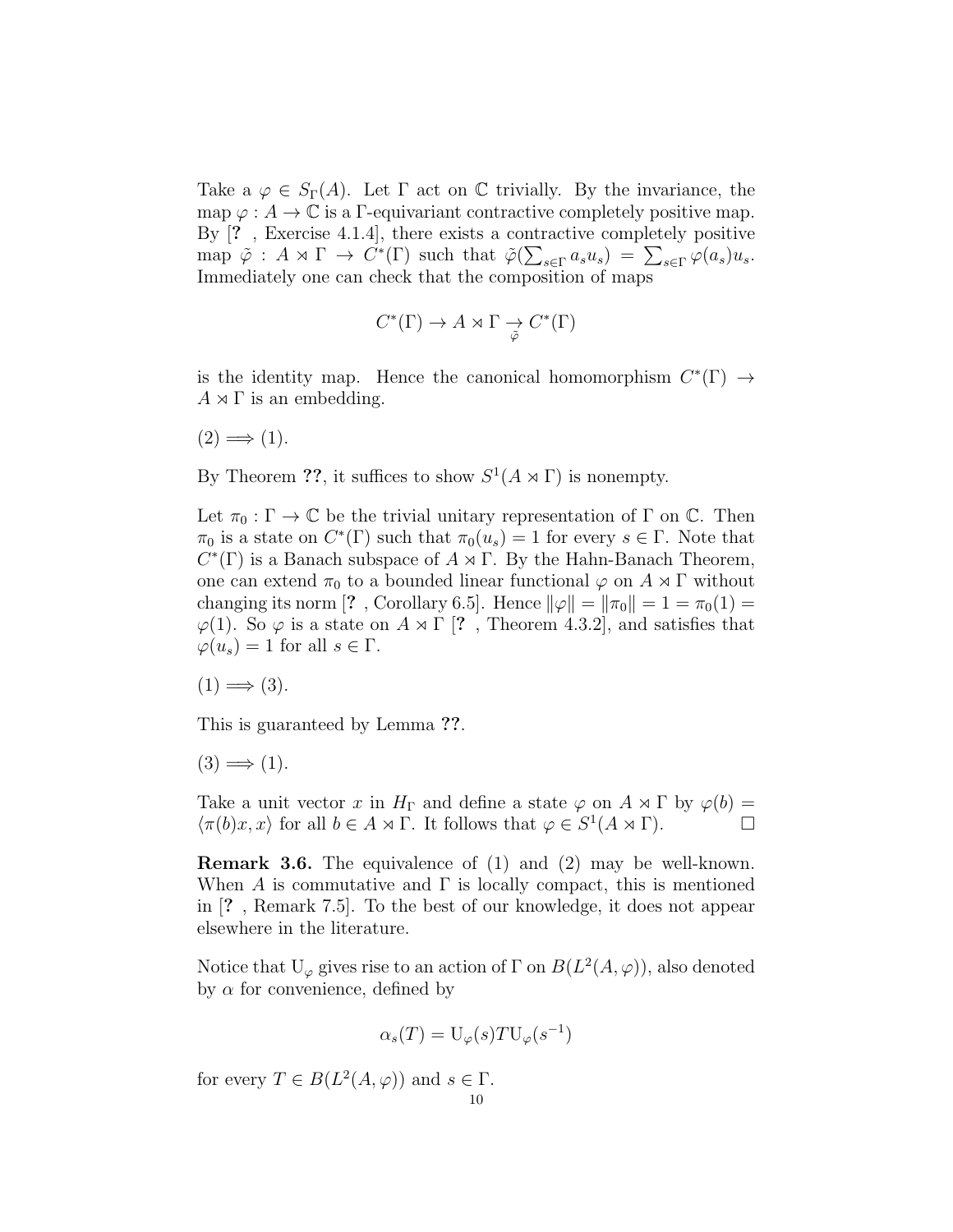Denote  $\langle T(\hat{1}), \hat{1} \rangle$  by  $\varphi(T)$  for all  $T \in B(L^2(A, \varphi))$ . When  $\varphi$  is a  $\Gamma$ invariant state on A, it is also a Γ-invariant state on  $B(L<sup>2</sup>(A, \varphi))$  since

$$
\varphi(\alpha_s(T)) = \varphi(U_{\varphi}(s)T U_{\varphi}(s^{-1})) = \langle U_{\varphi}(s)T U_{\varphi}(s^{-1})(\hat{1}), \hat{1} \rangle = \langle T U_{\varphi}(s^{-1})(\hat{1}), U_{\varphi}(s^{-1})(\hat{1}) \rangle = \langle T(\hat{1}), \hat{1} \rangle = \varphi(T)
$$

for all  $s \in \Gamma$ .

We can also see that

(3.A) 
$$
\alpha_s(\pi_\varphi(a)) = \pi_\varphi(\alpha_s(a))
$$

for every  $a \in A$  and  $s \in \Gamma$ .

We call a  $T \in B(L^2(A, \varphi))$  is  $\Gamma$ -invariant if  $\alpha_s(T) = T$  for all  $s \in \Gamma$ . Denote the set of Γ-invariant operators in  $B(L^2(A, \varphi))$  by  $B(L^2(A, \varphi))$ <sub>Γ</sub>. Let

$$
\pi_{\varphi}(A)' = \{ T \in B(L^{2}(A, \varphi)) \mid T\pi_{\varphi}(a) = \pi_{\varphi}(a)T \text{ for all } a \in A \}.
$$

**Proposition 3.7.** A Γ-invariant state  $\varphi$  on A is ergodic iff  $\varphi(T^*T)$  =  $|\varphi(T)|^2$  for every  $T \in B(L^2(A, \varphi))_{\Gamma} \cap \pi_{\varphi}(A)'.$ 

*Proof.* Recall that  $R: S^1(A \rtimes \Gamma) \to S_{\Gamma}(A)$  is the restriction map. For  $\varphi \in S_{\Gamma}(A)$ , denote  $R^{-1}(\varphi)$  by  $\psi$ . By Theorem ??,  $\psi$  is in  $S^1(A \rtimes \Gamma)$ .

Observe that  $B(L^2(A, \varphi))_{\Gamma} \cap \pi_{\varphi}(A)' = \pi_{\psi}(A \rtimes \Gamma)'$ .

Again by Theorem ??, the state  $\varphi$  on A is an ergodic Γ-invariant state iff  $\psi$  is a pure state on  $A \rtimes \Gamma$  iff  $\pi_{\psi}(A \rtimes \Gamma)' = \mathbb{C}$ . The "only if" part follows immediately.

Now suppose  $\varphi(T^*T) = |\varphi(T)|^2$  for every  $T \in B(L^2(A, \varphi))_{\Gamma} \cap \pi_{\varphi}(A)' =$  $\pi_{\psi}(A \rtimes \Gamma)'$ . A straightforward calculation shows that  $T(\hat{1}) = \varphi(T)\hat{1}$ . Then for every  $a \in A$ , we have

$$
T(\hat{a}) = T\pi_{\varphi}(a)(\hat{1}) = \pi_{\varphi}(a)T(\hat{1})
$$

$$
= \pi_{\varphi}(a)(\varphi(T)\hat{1}) = \varphi(T)\hat{a}.
$$

This means  $T = \varphi(T)$ , a scalar multiple of the identity operator. Hence  $\pi_{\psi}(A \rtimes \Gamma)' = \mathbb{C}$  and  $\psi$  is a pure state.

**Remark 3.8.** The key observation  $B(L^2(A, \varphi))_{\Gamma} \cap \pi_{\varphi}(A)' = \pi_{\psi}(A \rtimes \Gamma)'$ in the proof is pointed out to us by Sven Raum.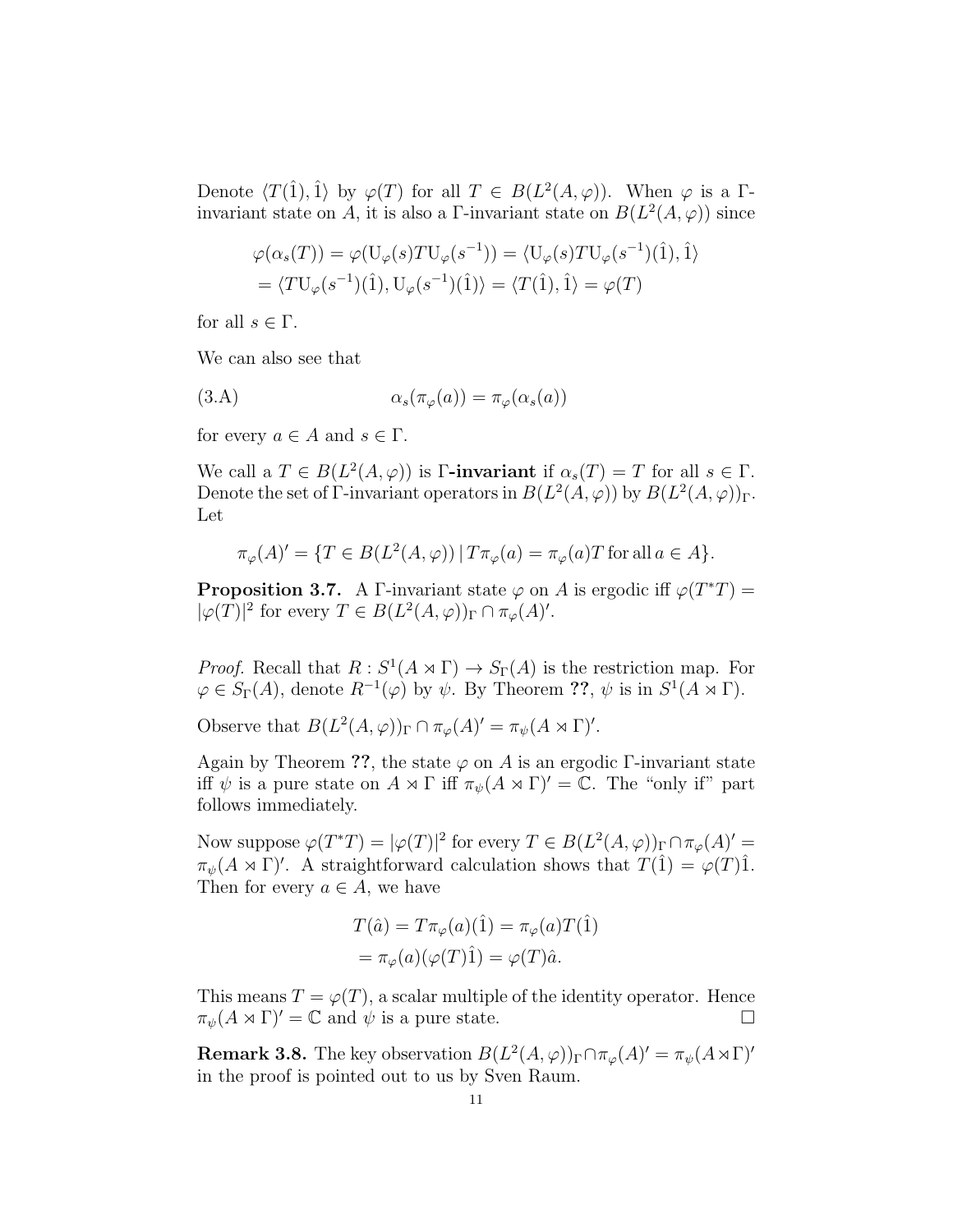# 3.3. Ergodic Γ-invariant states on A and irreducible representations of  $A \rtimes \Gamma$ .

We say a representation  $\pi_1 : B \to B(H_1)$  of a  $C^*$ -algebra B is **unitar**ily equivalent to a representation  $\pi_2 : B \to B(H_2)$  if there exists a surjective isometry  $U : H_1 \to H_2$  such that  $U\pi_1(b)(x) = \pi_2(b)U(x)$  for all  $b \in B$  and  $x \in H_1$ .

**Theorem 3.9.** A representation  $\pi$  :  $A \rtimes \Gamma \rightarrow B(H)$  is unitarily equivalent to  $\rho$ 

 $A \rtimes \Gamma$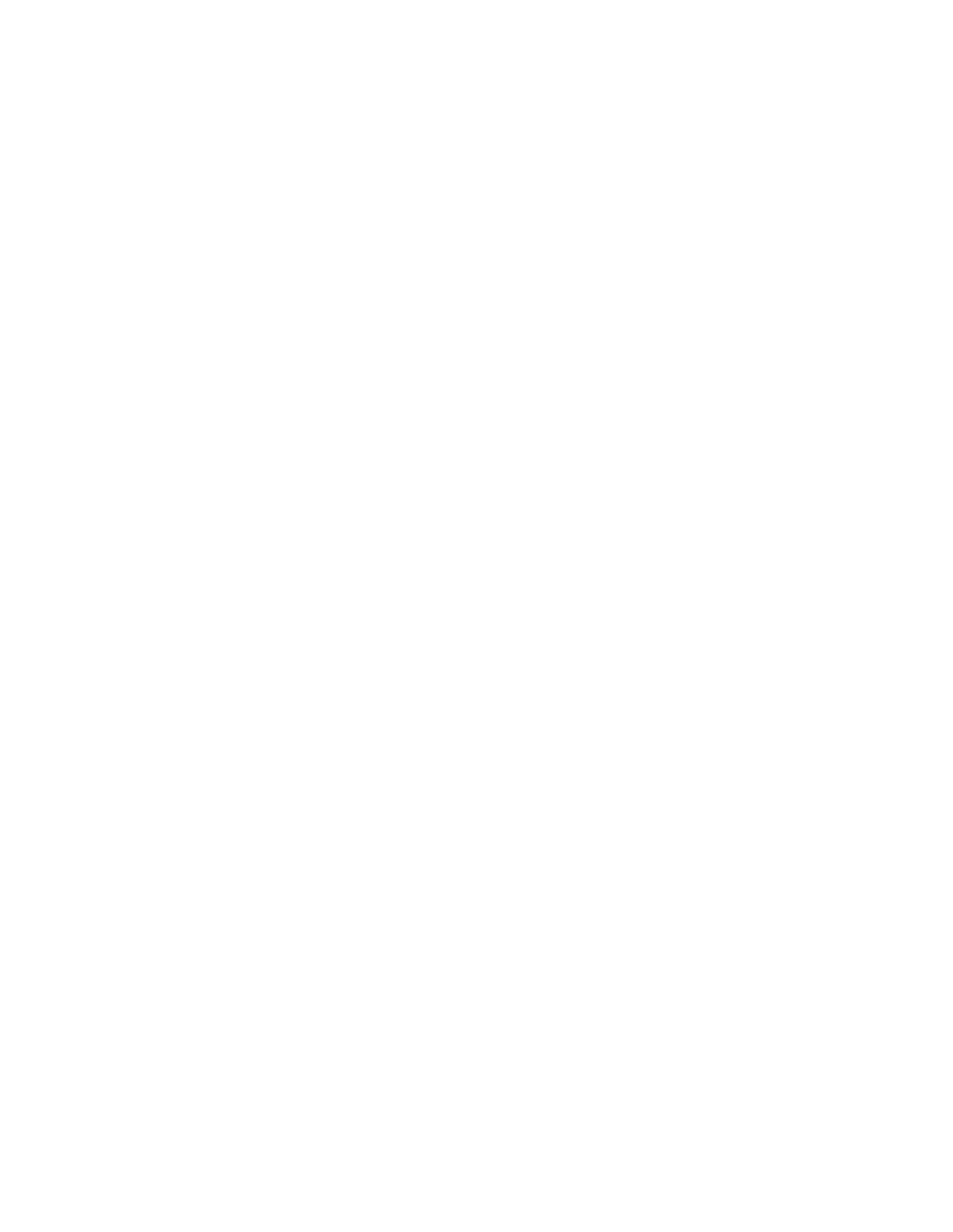Without loss of generality we can assume  $N > 0$ . There exist nonnegative integers i, j, K, M such that  $KN = Mp^i q^j$  with M coprime to pq. Then  $\pi(z^{Mp^iq^j})y = \pi(z^{KN})y = y$ .

Note that  $\mathbb{Z}^2$  acts on  $\mathbb{Z}[\frac{1}{n}]$  $\frac{1}{pq}$  by  $\times p$ ,  $\times q$ , that is,  $(m, n) \cdot z^k = z^{kp^mq^n}$  for all  $m, n \in \mathbb{Z}$  and every  $k \in \mathbb{Z}[\frac{1}{n}]$  $\frac{1}{pq}$ . Since y is in  $H_{\mathbb{Z}^2}$ ,

we have  $\pi((i, j))\pi(z^M)y = \pi(z^{Mp^iq^j})\pi((i, j))y = \pi(z^{Mp^iq^j})y = y$ , which implies  $\pi(z^M)y = y$ .

Secondly we prove that  $\pi(\mathbb{Z}[\frac{1}{n}]$  $\frac{1}{pq}$ ]) $y = \pi(\mathbb{Z})y$ .

For all nonnegative integers  $i, j$ , there exists an integer l such that  $lp^i q^j = rM + 1$  since M is coprime to pq. Hence for every positive integer  $k$ , we have

$$
\pi(z^{\frac{k}{p^iq^j}})y = \pi(z^{\frac{k(lp^iq^j - rM)}{p^iq^j}})y = \pi(z^{kl})\pi(z^{\frac{-krM}{p^iq^j}})y
$$
  

$$
= \pi(z^{kl})y.
$$
  

$$
= \pi(z^{kl})y.
$$

This shows that  $\pi(\mathbb{Z}[\frac{1}{n}]$  $\frac{1}{pq}$ ]) $y \subseteq \pi(\mathbb{Z})y$ .

 $(\pi(z$ 

Lastly we prove that  $Span(\pi(\mathbb{Z})y)$  is finite dimensional.

Every  $k \in \mathbb{Z}$  can be written as  $k = lN+r$  for some  $l \in \mathbb{Z}$  and  $0 \leq r < N$ . Hence  $\pi(z^k)y = \pi(z^{lN+r})y = \pi(z^r)y$ . This implies that

$$
\pi(\mathbb{Z})y\subset \mathrm{Span}\{\pi(z^i)y\}_{i=0}^{N-1}.
$$

So dim  $H \leq N$ . We finish proof of the claim.

Define a state  $\psi$  on  $C(S_{pq}) \rtimes \mathbb{Z}^2$  by  $\psi(b) = \langle \pi(b)y, y \rangle$  for every  $b \in \mathbb{Z}$  $C(S_{pq}) \rtimes \mathbb{Z}^2$ . We have  $\psi \in P^1(C(S_{pq}) \rtimes \mathbb{Z}^2)$  since  $\pi$  is irreducible and  $y \in H_{\mathbb{Z}^2}$ . By Theorem ??,  $\nu = R(\psi) = \psi|_{C(S_{pq})}$  is an ergodic  $\times p$ ,  $\times q$ -invariant measure on  $S_{pq}$ .

By Theorem ?? and Theorem ??, we have  $\pi \sim \rho_{\nu}$ . Of course  $H \cong$  $L^2(S_{pq}, \nu)$ . From the claim,  $L^2(S_{pq}, \nu)$  is finite dimensional.

Hence  $\nu$  is finitely supported in  $S_{pq}$ . Let  $\mu = R(\nu) = \nu|_{C(S_{pq})}$ . As before,  $\rho_{\nu}$  is unitarily equivalent to  $\pi_{\mu}$ . Hence  $L^2(\mathbb{T}, \mu) \sim L^2(S_{pq}, \nu)$ is finite dimensional. Hence  $\mu$  is a finitely supported ergodic  $\times p$ ,  $\times q$ invariant measure on T and  $\pi \sim \pi_{\mu}$ .

Consequently we have the following.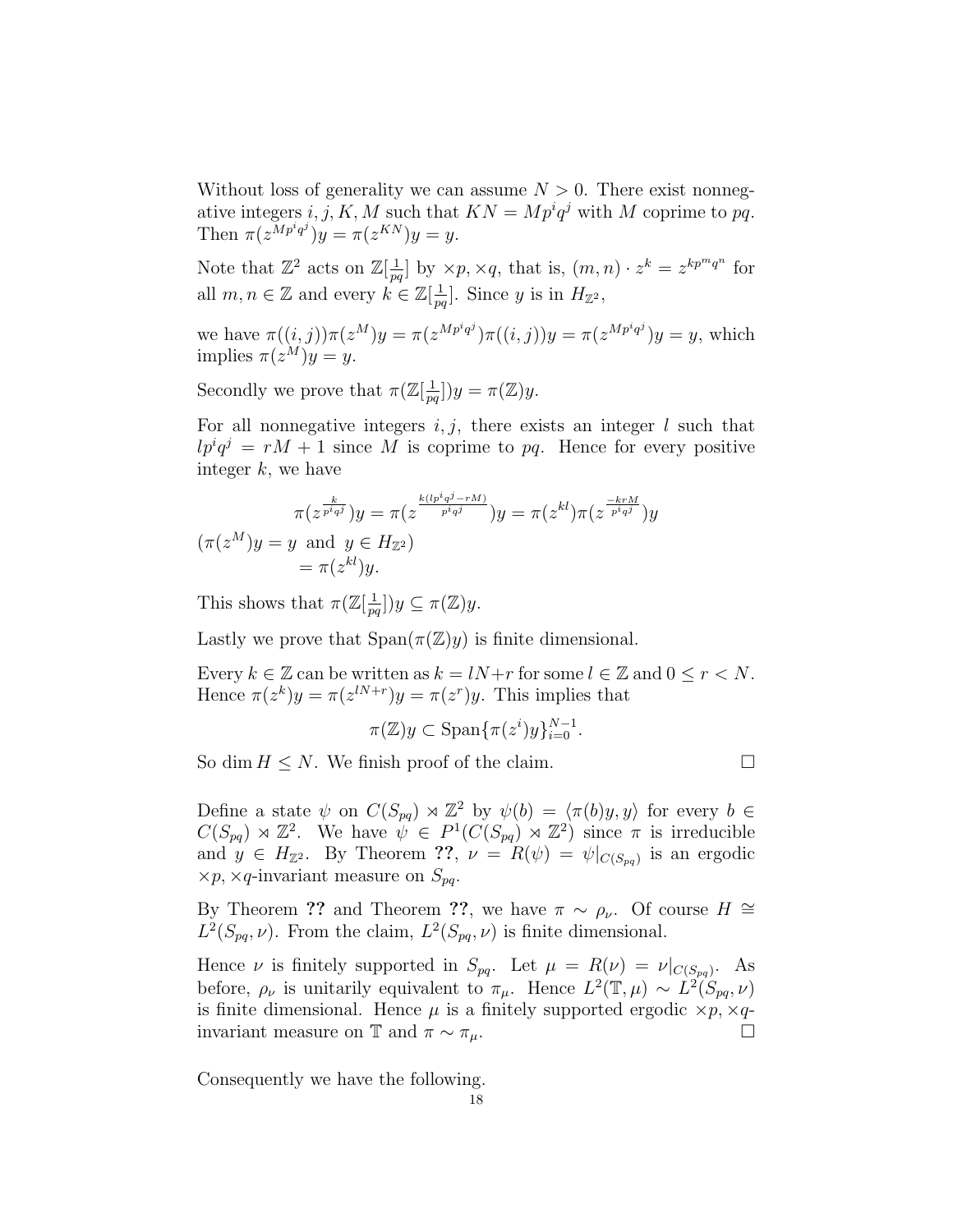Corollary 4.3. Furstenberg's conjecture is true iff there is a unique irreducible unitary representation  $\tilde{U}$  :  $\mathbb{Z}[\frac{1}{n}]$  $\frac{1}{pq}$   $\vert \times \mathbb{Z}^2 \to B(H)$  such that  $H_{\mathbb{Z}^2} \neq 0$  and  $\pi(z^k)x \neq x$  for every nonzero integer k and nonzero  $x \in H_{\mathbb{Z}^2}$ .

## **REFERENCES**

- [1] N. Brown and N. Ozawa.  $C^*$ -algebras and Finite-dimensional Approximations. Graduate Studies in Mathematics, 88. American Mathematical Society, Providence, RI, 2008.
- [2] J. B. Conway. A Course in Functional Analysis. Second edition. Graduate Texts in Mathematics, 96. Springer-Verlag, New York, 1990.
- [3] J. Cuntz. Private communication.
- [4] K. R. Davidson. C\*-Algebras by Example. Fields Institute Monographs, 6. American Mathematical Society, Providence, RI, 1996.
- [5] J. Dixmier. C<sup>\*</sup>-Algebras. Translated from the French by Francis Jellett. North-Holland Mathematical Library, Vol. 15. North-Holland Publishing Co., 1977.
- [6] M. Einsiedler and E. Lindenstrauss. Diagonalizable flows on locally homogeneous spaces and number theory. *International Congress of* Mathematicians. Vol. II, 1731-1759, Eur. Math. Soc., Zürich, 2006.
- [7] H. Furstenberg. Disjointness in ergodic theory, minimal sets, and a problem in Diophantine approximation. Math. Systems Theory 1 (1967), 1-49.
- [8] E. Glasner. Ergodic Theory via Joinings. Mathematical Surveys and Monographs, 101. American Mathematical Society, Providence, RI, 2003.
- [9] A. S. A. Johnson. Measures on the circle invariant under multiplication by a nonlacunary subsemigroup of the integers. Israel J. Math. 77 (1992), no.1-2, 211-240.
- [10] Y. Katznelson, An Introduction to Harmonic Analysis. Third edition. Cambridge Mathematical Library. Cambridge University Press, Cambridge, 2004.
- [11] R. V. Kadison and J. R. Ringrose. Fundamentals of the Theory of Operator Algebras. Vol. I. Elementary Theory. Reprint of the 1983 original. Graduate Studies in Mathematics, 15. American Mathematical Society, Providence, RI, 1997.